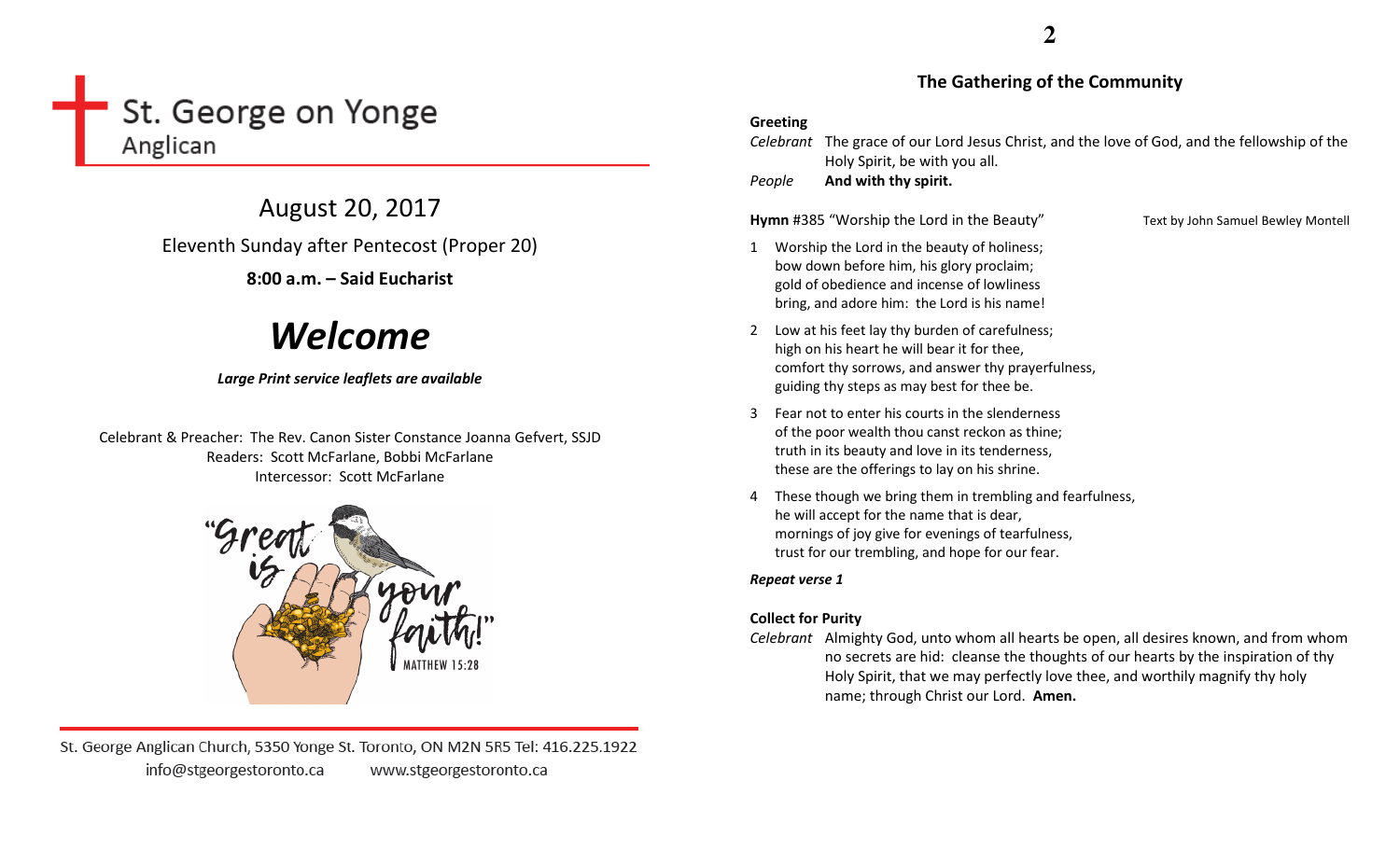**3**

## Collect of the Day

#### Celebrant Let us pray.

People Almighty God, you have broken the tyranny of sin and sent into our hearts the Spirit of your Son. Give us grace to dedicate our freedom to your service, that all people may know the glorious liberty of the children of God; through Jesus Christ our Lord, who lives and reigns with you and the Holy Spirit, one God, now and for ever. Amen.

# The Proclamation of the Word

First Reading: Genesis 45:1–15

Reader A reading from the Book of Genesis.

Reader The Word of the Lord.

Thanks be to God.

People

 $1$ <sup>1</sup> Then Joseph could no longer control himself before all those who stood by him, and he cried out, "Send everyone away from me." So no one stayed with him when Joseph made himself known to his brothers.  $^2$  And he wept so loudly that the Egyptians heard it, and the household of Pharaoh heard it. <sup>3</sup> Joseph said to his brothers, "I am Joseph. Is my father still alive?" But his brothers could not answer him, so dismayed were they at his presence.

 $4$ Then Joseph said to his brothers. "Come closer to me." And they came closer. He said. "I am your brother Joseph, whom you sold into Egypt.  $5$  And now do not be distressed, or angry with yourselves, because you sold me here; for God sent me before you to preserve life.  $6$  For the famine has been in the land these two years; and there are five more years in which there will be neither ploughing nor harvest.  $\frac{7}{3}$  God sent me before you to preserve for you a remnant on earth, and to keep alive for you many survivors. <sup>8</sup>So it was not you who sent me here, but God; he has made me a father to Pharaoh, and lord of all his house and ruler over all the land of Egypt.  $9$  Hurry and go up to my father and say to him, 'Thus says your son Joseph, God has made me lord of all Egypt; come down to me, do not delay.  $^{10}$  You shall settle in the land of Goshen, and you shall be near me, you and your children and your children's children, as well as your flocks, your herds, and all that you have.  $^{11}$  I will provide for you there—since there are five more years of famine to come—so that you and your household, and all that you have, will not come to poverty.'  $^{12}$  And now your eyes and the eyes of my brother Benjamin see that it is my own mouth that speaks to you.  $^{13}$  You must tell my father how greatly I am honoured in Egypt, and all that you have seen. Hurry and bring my father down here."  $14$  Then he fell upon his brother Benjamin's neck and wept, while Benjamin wept upon his neck.  $^{15}$  And he kissed all his brothers and wept upon them; and after that his brothers talked with him.

Psalm 133

- 1 Oh, how good and pleasant it is, when brethren live together in unity!
- 2 It is like fine oil upon the head that runs down upon the beard,
- 3 Upon the beard of Aaron, and runs down upon the collar of his robe.
- 4 It is like the dew of Hermon that falls upon the hills of Zion.
- 5 For there the Lord has ordained the blessing: life for evermore.

Creator of the universe, from whom all things come, to whom all things return, give your people such unity of heart and mind, that all the world may grow in the life of your eternal kingdom, through Jesus Christ our Lord. Amen.

Second Reading: The Condition of the Conditional Second Reading:  $\alpha$  Romans 11:1–2a,29–32

Reader A reading from the Letter of Paul to the Romans.

 $1$ l ask, then, has God rejected his people? By no means! I myself am an Israelite, a descendant of Abraham, a member of the tribe of Benjamin.  $^{2a}$  God has not rejected his people whom he foreknew.

 $29.$ .. for the gifts and the calling of God are irrevocable.  $30$  Just as you were once disobedient to God but have now received mercy because of their disobedience,  $^{31}$  so they have now been disobedient in order that, by the mercy shown to you, they too may now receive mercy.  $^{32}$  For God has imprisoned all in disobedience so that he may be merciful to all.

Reader The Word of the Lord. PeopleThanks be to God.

**4**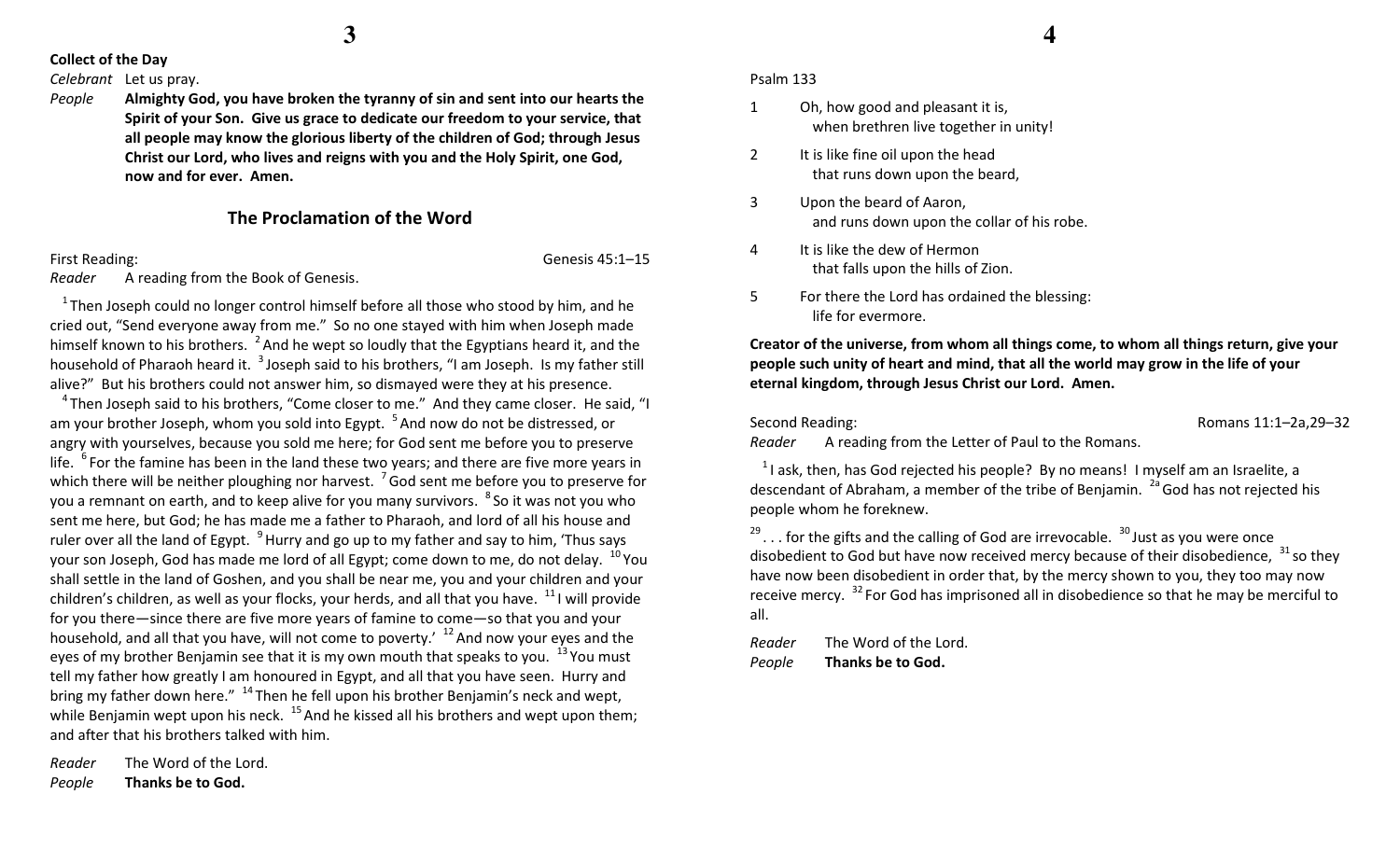Holy Gospel: Matthew 15:10–28

Celebrant The Lord be with you.

PeopleAnd with thy spirit.

Celebrant The Holy Gospel of our Lord Jesus Christ according to Matthew. PeopleGlory be to thee, O Lord.

 $10$ Then [Jesus] called the crowd to him and said to them, "Listen and understand:  $11$  it is not what goes into the mouth that defiles a person, but it is what comes out of the mouth that defiles."  $12$  Then the disciples approached and said to him, "Do you know that the Pharisees took offence when they heard what you said?"  $^{13}$  He answered, "Every plant that my heavenly Father has not planted will be uprooted.  $14$  Let them alone; they are blind guides of the blind. And if one blind person guides another, both will fall into a pit."  $15$  But Peter said to him, "Explain this parable to us."  $16$  Then he said, "Are you also still without understanding?  $^{17}$  Do you not see that whatever goes into the mouth enters the stomach, and goes out into the sewer?  $^{18}$  But what comes out of the mouth proceeds from the heart, and this is what defiles.  $19$  For out of the heart come evil intentions, murder, adultery, fornication, theft, false witness, slander.  $^{20}$  These are what defile a person, but to eat with unwashed hands does not defile."

<sup>21</sup> Jesus left that place and went away to the district of Tyre and Sidon.  $^{22}$  Just then a Canaanite woman from that region came out and started shouting, "Have mercy on me, Lord, Son of David; my daughter is tormented by a demon."  $^{23}$  But he did not answer her at all. And his disciples came and urged him, saying, "Send her away, for she keeps shouting after us."  $^{24}$  He answered, "I was sent only to the lost sheep of the house of Israel."  $^{25}$  But she came and knelt before him, saying, "Lord, help me."  $^{26}$  He answered, "It is not fair to take the children's food and throw it to the dogs."  $\frac{27}{10}$ She said, "Yes, Lord, yet even the dogs eat the crumbs that fall from their masters' table." <sup>28</sup>Then Jesus answered her, "Woman, great is your faith! Let it be done for you as you wish." And her daughter was healed instantly.

Celebrant The Gospel of Christ. PeoplePraise be to thee, O Christ.

Sermon

A time for silent reflection is kept.

#### The Nicene Creed

People

 I believe in one God, the Father almighty, maker of heaven and earth, and of all things visible and invisible;

And in one Lord Jesus Christ, the only-begotten Son of God, begotten of the Father before all worlds, God, of God; Light, of Light; very God, of very God; begotten, not made; being of one substance with the Father; through whom all things were made: who for us and for our salvation came down from heaven, and was incarnate by the Holy Ghost of the Virgin Mary, and was made man, and was crucified also for us under Pontius Pilate. He suffered and was buried, and the third day he rose again according to the scriptures, and ascended into heaven, and sitteth on the right hand of the Father. And he shall come again with glory to judge both the quick and the dead: whose kingdom shall have no end.

And I believe in the Holy Ghost, the Lord, the giver of life, who proceedeth from the Father and the Son, who with the Father and the Son together is worshipped and glorified, who spake by the prophets. And I believe one, holy, catholic, and apostolic Church. I acknowledge one baptism for the remission of sins. And I look for the resurrection of the dead, and the life of the world to come. Amen.

The Prayers of the People

## Confession and Absolution

Celebrant Let us humbly confess our sins to almighty God.

Silence is kept.

- People Almighty God, Father of our Lord Jesus Christ, Maker of all things and judge of all people: We acknowledge and confess our manifold sins and wickedness, Which we from time to time most grievously have committed, By thought, word and deed, Against thy divine majesty. We do earnestly repent, and are heartily sorry for these our misdoings. Have mercy upon us, most merciful Father; For thy Son our Lord Jesus Christ's sake, Forgive us all that is past; And grant that we may ever hereafter Serve and please thee In newness of life, To the honour and glory of thy name; Through Jesus Christ our Lord. Amen.
- Celebrant Almighty God, our heavenly Father, who of his great mercy hath promised forgiveness of sins to all them that with hearty repentance and true faith turn unto him: have mercy upon you; pardon and deliver you from all your sins; confirm and strengthen you in all goodness; and bring you to everlasting life; through Jesus Christ our Lord. Amen.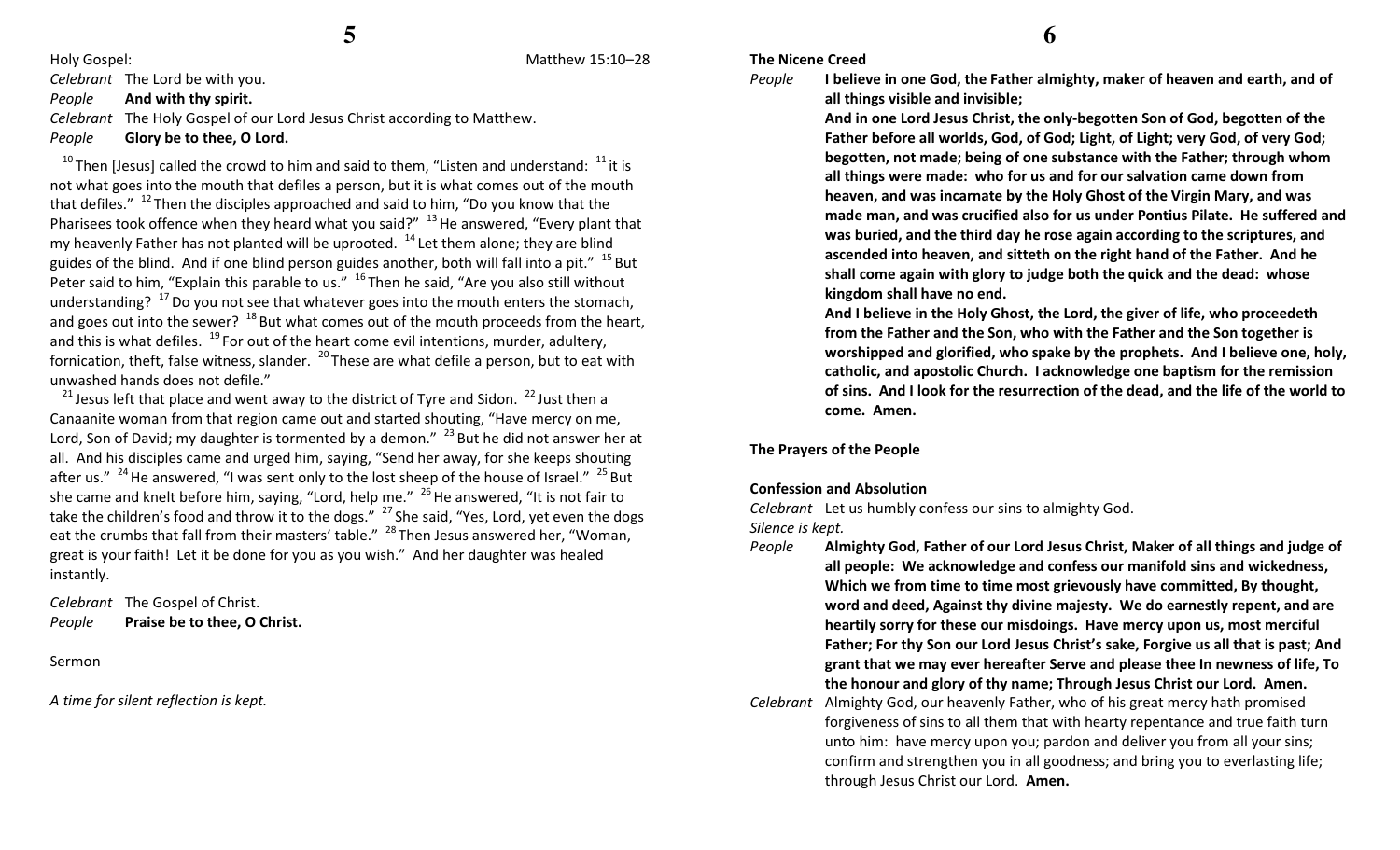# The Peace

Celebrant The peace of the Lord be always with you. PeopleAnd with thy spirit.

# The Celebration of the Eucharist

# The Prayer over the Gifts

Celebrant Let us pray.

People Loving God and Father, you have adopted us to be your heirs. Accept all we offer you this day and give us grace to live as faithful children. We ask this in the name of Jesus Christ our Lord. Amen.

#### The Great Thanksgiving

# Eucharistic Prayer A

Proper Preface The Lord's Day 3

- Celebrant The Lord be with you.
- PeopleAnd with thy spirit.

Celebrant Lift up your hearts.

- PeopleWe lift them up unto the Lord.
- Celebrant Let us give thanks unto our Lord God.
- PeopleIt is meet and right so to do.

Celebrant It is very meet, right, and our bounden duty, that we should at all times, and in all places, give thanks unto thee, O Lord, holy Father, almighty, everlasting God, creator and preserver of all things.

> Who by water and the Holy Spirit hast made us a holy people in Jesus Christ our Lord; thou dost renew that mystery in bread and wine and nourish us, to show forth thy glory in all the world.

Therefore with angels and archangels, and with all the company of heaven, we laud and magnify thy glorious name; evermore praising thee and saying:

People Holy, holy, holy, Lord God of Hosts, heaven and earth are full of thy glory. Glory be to thee, O Lord most high.

Blessed is he that cometh in the name of the Lord: Hosanna in the highest.

Celebrant Blessing and glory and thanksgiving be unto thee, almighty God, our heavenly Father, who of thy tender mercy didst give thine only Son Jesus Christ to take our nature upon him, and to suffer death upon the cross for our redemption; who made there, by his one oblation of himself once offered, a full, perfect, and sufficient sacrifice, oblation, and satisfaction, for the sins of the whole world;

 and did institute, and in his holy Gospel command us to continue, a perpetual memorial of that his precious death, until his coming again.

Hear us, O merciful Father, we most humbly beseech thee; and grant that we receiving these thy creatures of bread and wine, according to thy Son our Saviour Jesus Christ's holy institution, in remembrance of his death and passion, may be partakers of his most blessed body and blood;

who, in the same night that he was betrayed, took bread; and, when he had given thanks, he brake it; and gave it to his disciples, saying, "Take, eat; this is my body which is given for you: Do this in remembrance of me."

Likewise after supper he took the cup; and when he had given thanks, he gave it to them, saying, "Drink ye all, of this; for this is my blood of the new covenant, which is shed for you and for many for the remission of sins: Do this, as oft as ye shall drink it, in remembrance of me."

Wherefore, O Father, Lord of heaven and earth, we thy humble servants, with all thy holy Church, remembering the precious death of thy beloved Son, his mighty resurrection, and glorious ascension, and looking for his coming again in glory, do make before thee, in this sacrament of the holy bread of eternal life and the cup of everlasting salvation, the memorial which he hath commanded:

#### People We praise thee, we bless thee, we thank thee, and we pray to thee, Lord our God.

Celebrant And we entirely desire thy fatherly goodness mercifully to accept this our sacrifice of praise and thanksgiving, most humbly beseeching thee to grant, that by the merits and death of thy Son Jesus Christ, and through faith in his blood, we and all thy whole Church may obtain remission of our sins, and all other benefits of his passion; And we pray that by the power of thy Holy Spirit, all we who are partakers of this holy communion may be fulfilled with thy grace and heavenly benediction; through Jesus Christ our Lord, by whom and with whom, in the unity of the Holy Spirit, all honour and glory be unto thee, O Father Almighty, world without end. Amen.

#### The Lord's Prayer

Celebrant And now, as our Saviour Christ hath taught us, we are bold to say:

People

 Our Father, who art in heaven, hallowed be thy name, thy kingdom come, thy will be done, on earth as it is in heaven. Give us this day our daily bread. And forgive us our trespasses, as we forgive those who trespass against us. And lead us not into temptation, but deliver us from evil. For thine is the kingdom, the power, and the glory, for ever and ever. Amen.